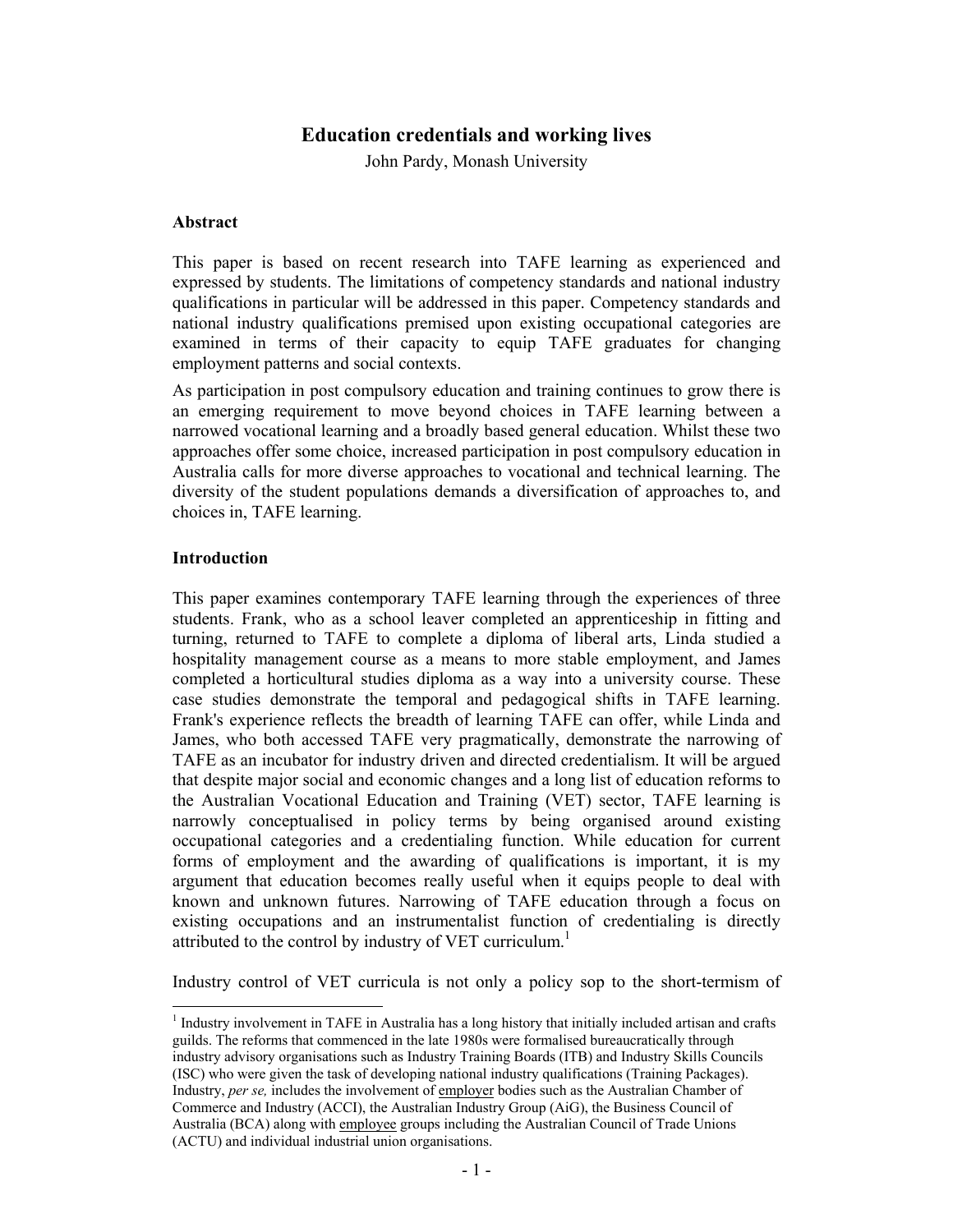industry powerbrokers but it is also based on a misrecognition of the social and economic arrangements which regulate employment. In a sense industry control of VET is based on a 'stability' that is illusory. Modern social arrangements are best conceptualised as fluid in Bauman's theory of liquid modernity.<sup>2</sup> It is part of my argument that the fluidity of contemporary social life demands recognition of the real differences that exist between actual **employment** and the required life **work** necessitated by liquid modern social arrangements. The three stories of the TAFE graduates contained in this paper illuminate both the breadth and depth of purposes for TAFE learning, especially at the diploma level. The students' experiences shed light on the possibilities for a reconceptualisation of vocational education and training to offer up a more expansive imaginary<sup>3</sup> of TAFE learning. The recognition of the difference between employment and work will lead to a reframing of TAFE learning to include the relationship between VET and work, or more accurately, the role TAFE learning can play in constituting 'workable lives' (Pardy,2006).

Vocational education is internationally conceptualised as learning that is carried out for the purposes of employment. In Australia, TAFE organisations represent the largest provider system in the VET sector. TAFE Institutes are public providers and have their origins in the institutional merger of technical and further education programs. Trade training along with general and further education were formally institutionalised into TAFE organisations in Australia after the Kangan report of 1975. Prior to the Kangan report each state and territory had differing institutional and organisational arrangements for the provision of technical, trade and general and further education and training.

TAFE, as a publicly funded entity, has become a comprehensive national public provider network and a significant player in tertiary education in Australia. In 1975 Kangan identified the important educational purpose of TAFE as follows:

The concept of recurrent vocationally oriented education is especially relevant to technical and further education. It offers the best hope whereby the community can cope with *shifting job specifications resulting from technological and social change, and especially with new employment opportunities that open up*. (Kangan, 1975. My italics to emphasise this vision of TAFE learning.)

Recurrent education was the precursor of today's policy orientation of lifelong learning as an imperative for sustainable participation in societies subject to persistent change. Education in Australia has undergone reforms in response to global cultural and economic change. Participation in the post compulsory education in Australia has mushroomed to levels well above 80%.<sup>4</sup> Education systems have been reshaped to be more responsive to the needs of industry, and education providers themselves have been transformed into businesses operating with market principles.

The stories of three TAFE students contained in this paper provide an opportunity to

 $\overline{a}$ 

<sup>&</sup>lt;sup>2</sup> According to Bauman: 'Solid' modernity was an era of mutual engagement. 'Fluid' modernity is the epoch of disengagement, elusiveness, facile escape and hopeless chase. In 'liquid' modernity, it is the most elusive, those free to move without notice, who rule (Bauman, 2004, p.120).

 $3$  Calhoun, G. (2002) uses the term imaginary to suggest that culture is an activity that is created not simply inherited. I am using the term in a similar manner to signal the centrality of students in creating TAFE learning.

<sup>&</sup>lt;sup>4</sup> Teese, R. & Poloesel, J. (2003) report on the increased economic significance of participation in post compulsory education including increased completion rates of years  $11 \& 12$  and their equivalents which include TAFE certificates.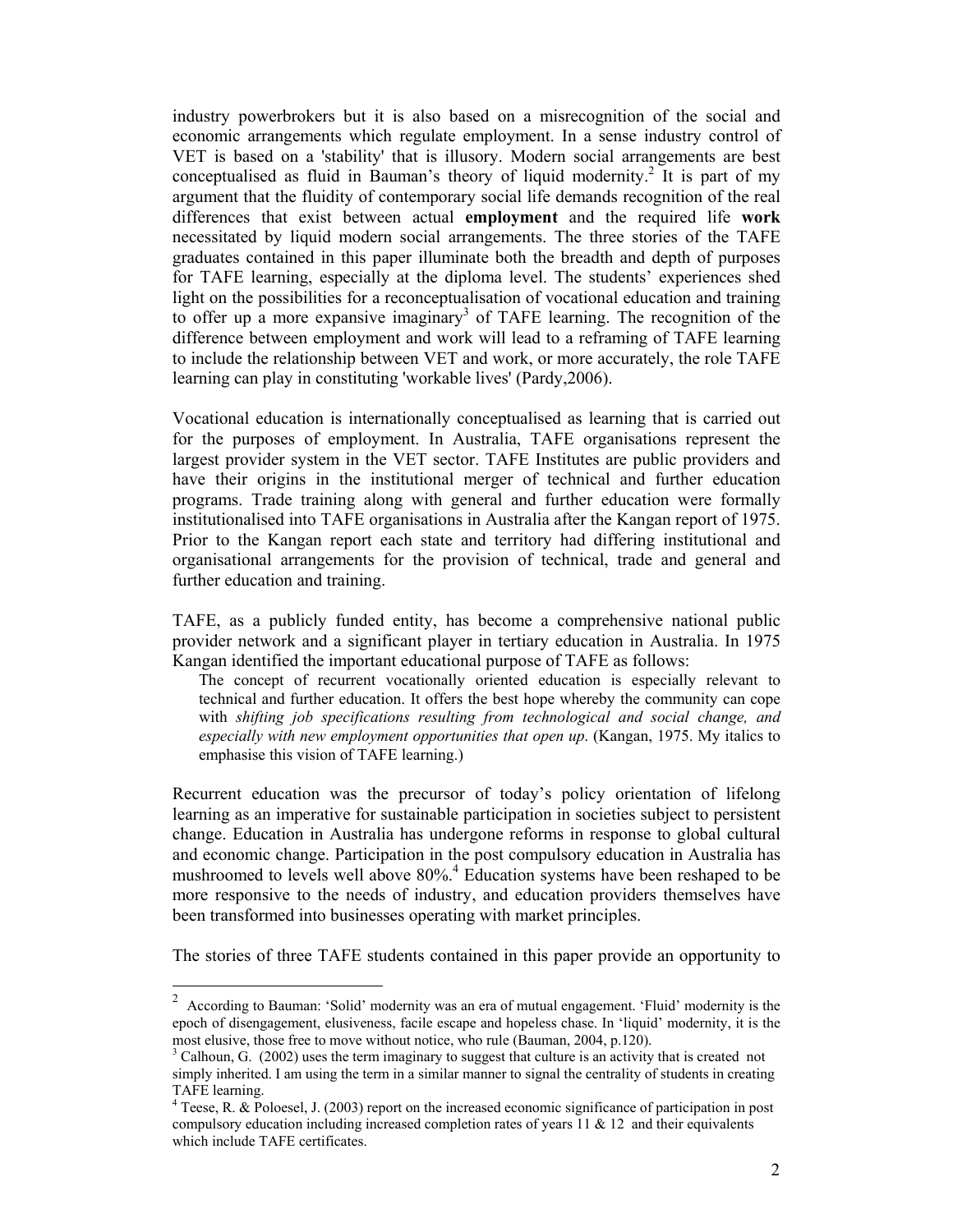assess the impact of these changes. The discussion will be framed around what the users (students), or, in the reformed context, consumers of TAFE reported about their experiences. Their insights will enable a discussion about how the reforms that have reshaped TAFE learning *overstate the credentialing function by eclipsing the developmental experiences of learning.* 

Competency based training, introduced in the 1980s as a foundational plank to VET curriculum, is discussed in terms of its dividends to students. In particular the role of industry parties in shaping the reform of VET and TAFE learning will be critically examined. This examination will be informed by the aspirations and experiences of three consumers of TAFE learning whose different stories provide an insight into what constitutes TAFE learning and its possibilities for enhancing participation in contemporary social *milieu* characterised by the unholy trinity of uncertainty, unsafety, and insecurity (Bauman, 2004 p.181).

Bauman's sociology of liquid modernity examines how:

these days patterns and configurations are no longer "given", let alone "self-evident"; there are just too many of them, clashing with another and contradicting one another's commandments (Bauman, 2004, p. 7).

This sociology of irregularity, randomness, and fragmentation attends to the proliferation of endlessly different social forms and patterns. For Bauman, the distinction between society and sociality is central to understanding "the processual modality of social reality…(it is) a category that refuses to take the structured character of the process for granted–which treats all found structures as emergent accomplishments (Bauman, 2004, p.35)." With regards to employment patterns, Bauman's theorisation examines the changes from a solid modernity associated with the arrangements of industrial production to the much more fluid and in-process liquid modernity of consumer software capitalism. Production has been replaced by consumption as the main social focus and organising logic in people's lives. Randomness is enacted through consumption. Identity is embroiled in choices and the tasks of performing the invention of the self through consumption. This shift from solid to liquid modernity has resulted in a considerably eroded public space, in that individual concerns colonise the public through market choices that precipitate a particularised sociality.

The title of this paper, *Education Credentials and Working Lives,* seeks to underline the increased emphasis of credentialism in contemporary education and employment arrangements. And further, *working lives*, signals a sociological reading of TAFE learning that asserts an individualisation thesis where individuals are required to bear much more responsibility for their own position in the labour market, the economy, culture and society. Individuals today bear responsibility for both their potential successes and inevitable failures. The conceptual distinction between employment and work separates out the industrial and economic dividends afforded through TAFE learning as reconfigured through VET policy reforms from the compulsory requirements for individuals to craft for themselves a 'workable life'.

TAFE, as Kangan envisaged, would enable individuals and communities to deal with shifting job specifications and social changes. The tensions of *learning for employment* and *learning about employment* are central to the definitions and curriculum practices that underpin and inform TAFE learning. Learning for employment involves achieving qualifications or licensing via certification processes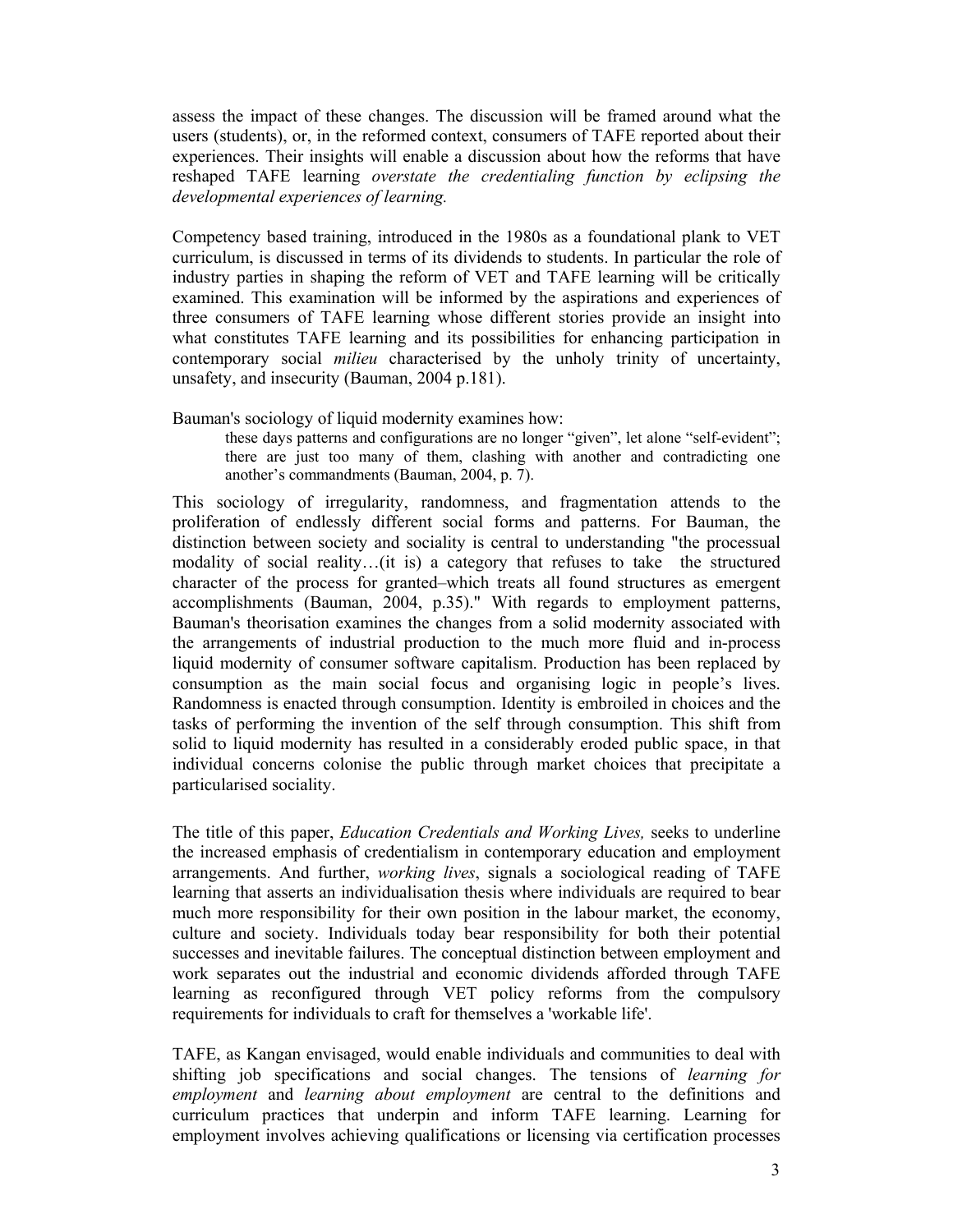which secure the right to practice a particular skill or profession. On the other hand, learning about employment involves an inquiry into the forms, patterns and conditions of labour and employment in a more abstracted way. Both learning practices involve work that is essential to, and necessary for, individuals to acquire the knowledge and skills for a range of purposes that may at times include employment. According to Bauman:

To work in the world (as distinct from being 'worked out and about' by it) one needs to know how the world works (Bauman: 2004, p. 212)

Given TAFE learning's connection to employment it is instructive to consider whether or not Kangan's vision of enabling people and communities to deal with social changes and shifting patterns of employment is possible today. The restructuring of the Australian economy from the late 1970s has resulted in the rise of 'non standard forms of employment' (Watson. I, Buchanan. J, Campbell. I, Briggs. J., 2003). The standard 'job for life' scenario has fast become the exception rather than the rule. As an example of the changing economic and social contexts of employment, forms of employment and patterns of labour market participation have changed markedly to become more episodic and workplaces themselves have become more diverse. The increased participation of women, older people, people with disabilities and the culturally and linguistically diverse in paid employment, exemplifies the diversification of the contemporary workplace. The table below illustrates the shifts that characterise this rise in 'non standard' employment. A predominantly 'nonstandard' model of employment can also be understood in terms of the 'flexibility' that is necessitated in the economistic relations of globalisation.

| Standard model of employment | Non-standard model of employment      |
|------------------------------|---------------------------------------|
| Fulltime                     | Part-time, Casual, Contractor         |
| Permanent ongoing            | Fixed term, temporary, labour hire    |
| Male                         | Gendered                              |
| Mono cultural                | Culturally and linguistically diverse |
| Secure                       | Risky and uncertain                   |

Table One: Characteristics of Standard and Non standard forms of employment <sup>5</sup>

In view of these changes to forms and patterns of employment, I will now examine the ways in which TAFE learning responds to, and prepares people to deal with these changes.

Frank's experiences of TAFE learning ranges over a twenty year period that involved two excursions into TAFE. His experiences encapsulate the institutionalisation of both manual and mental education in TAFE. Frank completed an apprenticeship in the early 1980s in fitting and turning and then returned to TAFE after being retrenched in the late 1990s to undertake a diploma of liberal arts.

As part of is his indenture as an apprentice fitter and turner Frank's employment in a metals manufacturing factory included a day a week of learning at TAFE. Frank described his TAFE learning during his apprenticeship as very connected to employment:

It was in a working environment. If you came late, you'd get docked; that kind of

 $\overline{a}$ 

 $5$ This table was produced using the binary concepts of standard and non standard forms of employment contained in Watson et al (2003).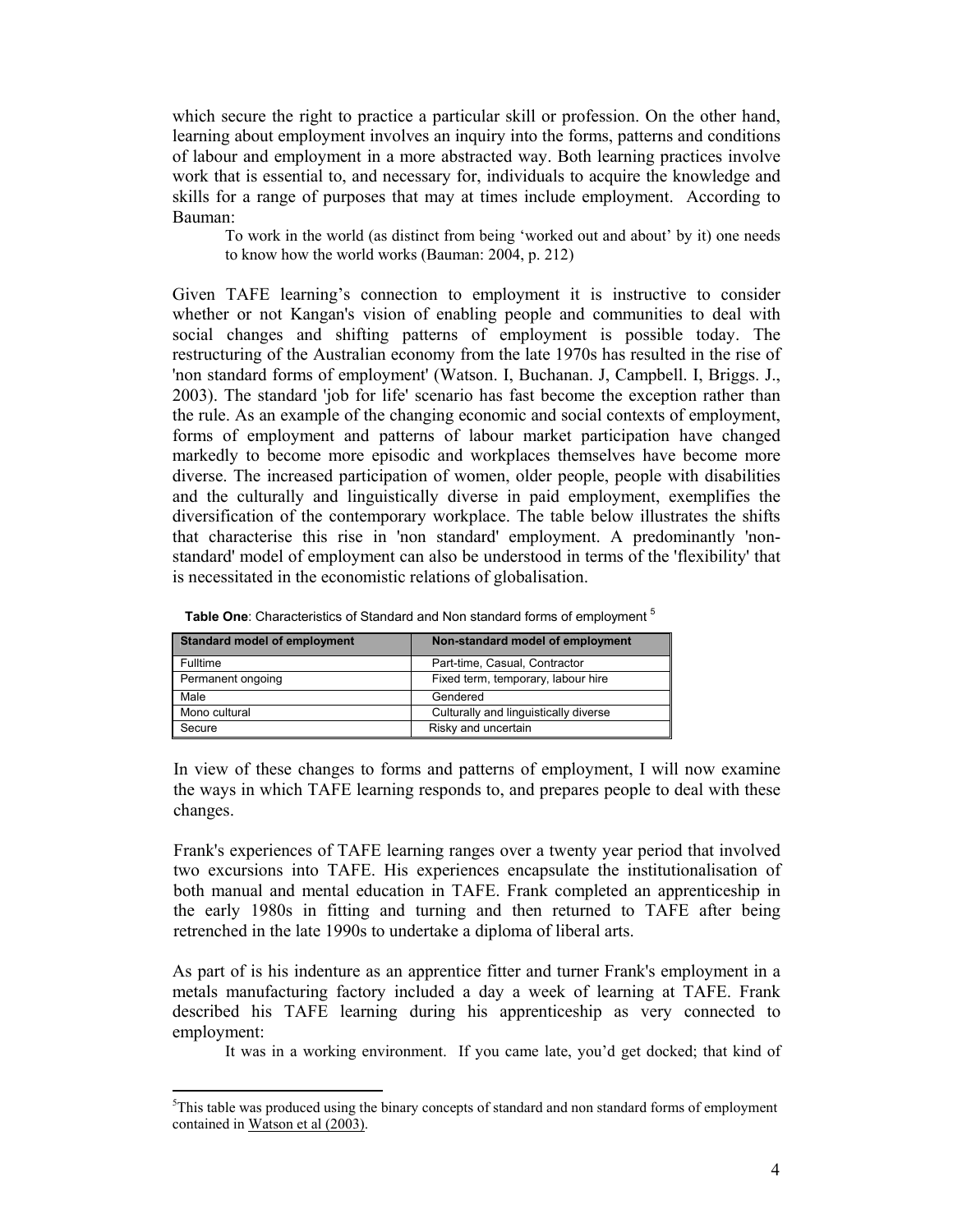stuff. They were very strict. They took no nonsense. Absolutely no nonsense. For instance, if you didn't want to learn, they'd just tell you to leave. And they'd get in touch with your employer, who would then take action – disciplinary action. (Frank)

Frank describes a regimented lock step approach to his trade training at TAFE connected to workplace expectations and practices. Through his apprenticeship Frank developed tool making and machining skills that gave him more choices in tasks and duties on the shop floor in the factory. Frank was clear about how the division of labour in the factory was organised and the benefits of getting trade certification:

The apprentices always seemed to get the better positions in the factory. One of the general managers was an apprentice, so the road we were lead to believe was open. (Frank)

The history of trade and apprenticeship training has relied on the passing on and development of trade skills to ensure the provision of trades and crafts men and women to industry. The relationship between an apprentice and an employer today is more individualised replacing a bygone era of more collectivist relationships between masters and apprentices in the earlier periods of industrialisation. The recent economic practice of privatisation and deregulation has resulted in the privileging of increasing bottom line profits by reducing costs through the abolition of, or out sourcing of, systems maintenance processes and skills training. No longer do the now privatised essential services and utilities such as the State Electricity Commission (SEC), the Melbourne Metropolitan Boards of Work (MMBW) or Telstra (formerly Telecom) recruit and develop large cohorts of trades' people.

Trade skills and trade labour have historically been associated with 'blue collar workers' and the so-called heavy and manual labour industries. According to Frank's account, such associations were reproduced in the organisation of the trade training. In describing these arrangements, Frank evokes an atmosphere of the divisions in mental and manual labour in his days at TAFE during his apprenticeship:

So, in the mornings (we'd start at 8.00 o'clock) we used to be in the upper levels doing theory, and then in the afternoons we'd go downstairs (into the basement) where all the machinery used to be – under the foundations – and we'd spend the rest of the afternoon there.

'Upstairs' involved theoretical study in engineering drawings, minerals and heat treatment processes, mechanical indicators, and trigonometry. Down in the basement on the machines amongst the 'foundations' the apprentices developed skills in working with vertical spindling machines, optical projectors, and surface grinding machines, external and internal grinding machines and linear measuring instruments and standards. Developing the capacities to operate and drive these machines along with understanding the operating principles and knowledge that 'engineered' them was the content of Frank's trade education. Working on and operating the machines was undertaken at TAFE and in the workplace. Frank's apprenticeship involved the development of 'know how' together with an insight and understanding of the 'know why'.

Although apprenticeships in fitting and turning continue today the arrangements of the learning has been recalibrated through VET reforms that have resulted in national industry qualification frameworks. These frameworks include qualifications that are premised on *industry determined units of competency*. Unlike a curriculum that lists recommended and prescribed content, national industry qualifications are made up of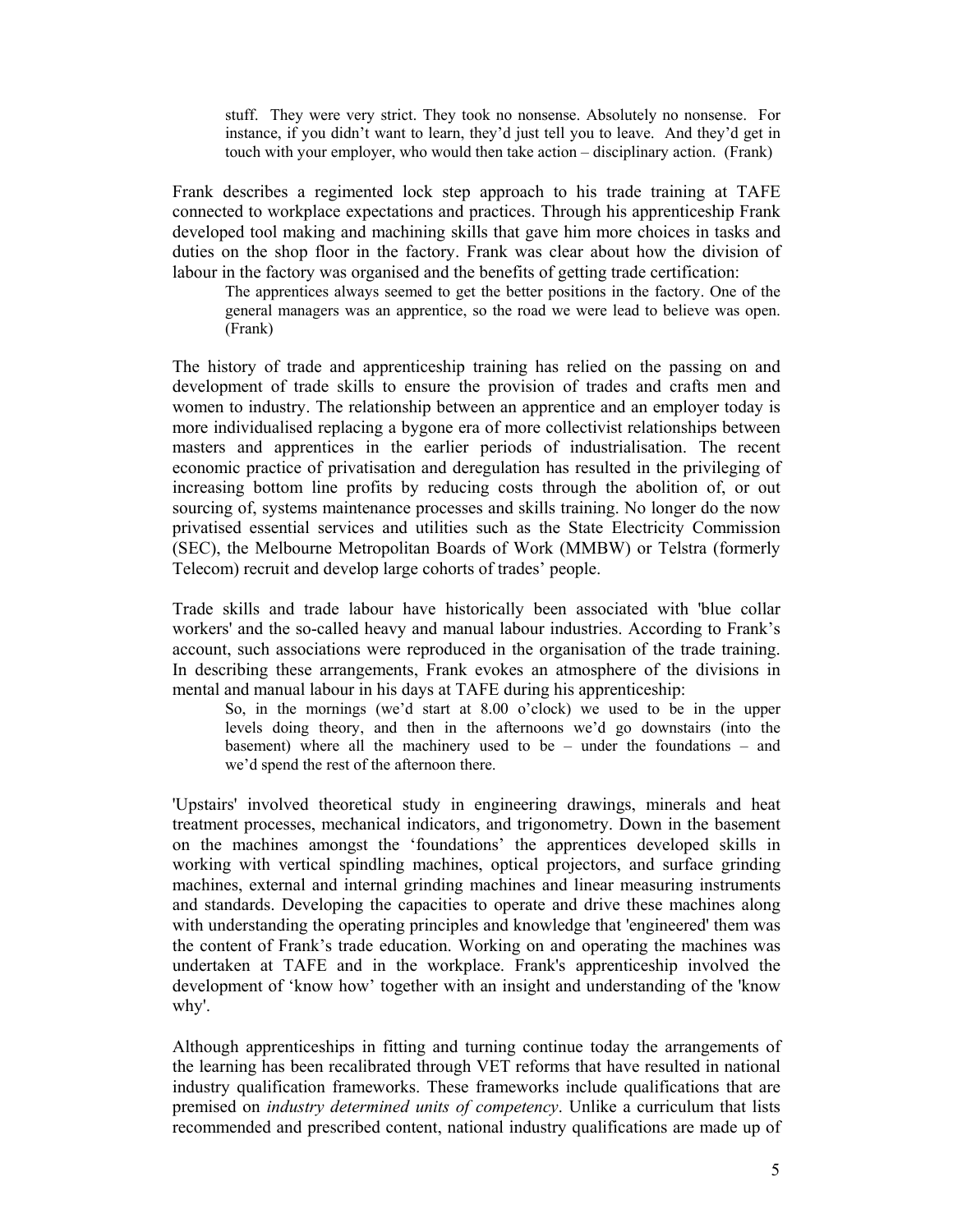units of competency that are assessment standards. The national industry qualification is an 'outcome' model in contrast to curricula which was an input model.

Industry restructuring in the 1990s saw Frank's employment as a fitter and turner become less secure and his prospects more uncertain as a result of global economic pressures. Manufacturing in Australia was restructured through a shift away from protectionism leading to tariff reductions. Since the 1990s the service industry has outpaced manufacturing as the fastest growing sector in the Australian economy. The road that Frank felt was 'open' actually began closing down for trades' employees. It was in this context that Frank decided to take up a redundancy offer. Three months after taking a voluntary redundancy Frank made a decision to pursue further education. Frank was motivated in his learning choice by relationships he encountered in the staff part of the factory. In choosing to pursue liberal arts at TAFE after seeing an advertisement Frank sought out learning he reckoned would provide him with a more individualised dividend:

I was just floating around. And, in the meantime, I found an advertisement in the newspaper to do Liberal Arts at Wakefield TAFE.

*Why liberal arts* 

Because I realised when I was at work that there were people that were… there were people really smart through education. Does that make sense?

*Yes.* 

It's not that they were any brighter than anybody else, they just seemed to have a lot more knowledge about the world, and why things were happening.

Because I used to be able to mix with lots of different people while I was in the staff side of work. The factory at work is really the shop floor on this side, a great big firewall down the middle, and on this side all the staff offices. The head engineer at our work, the guy I used to spend a lot of time with, was from England, and he just seemed so worldly, and I presumed an education. And the other engineer was from Oxford in England. I don't know. And then with the marketers that I used to associate with. They just seemed to be. There was a difference. You could tell the educated people and the people that weren't educated. And because I came from the shop floor, it was really pronounced.

General adult education plays an important role in the gamut of TAFE learning. The combination of technical and craft training with general adult education involves a settlement between pedagogic modalities that precipitates a set of learning options for *skills acquisition* and the *pursuit of knowledge*. Frank's recognition, however vague, of 'educated people' can be understood as a broader recognition of difference without threat. When Kangan developed the report that resulted in TAFE becoming an important 'national system' he argued that:

Although society is much more than a collection of individuals, its level of sophistication can be no higher than the capacity–and of course, the willingness–of individuals to contribute collectively. This is what education of our time should be about–increasing the collective capacity of individuals to contribute to the good of society–their own good. (Kangan, 1979, p.9.)

Adult education concerned with the development of the self was readily and widely understood in terms of the 'collective good'. But the social changes and economic restructuring associated with globalisation changed all that. While the craft origins of TAFE learning persist they have now been sieved through the national industry qualifications provided by training organisations (including TAFE) that operate through 'customer choice' and 'users pay'. The collective good or even the public good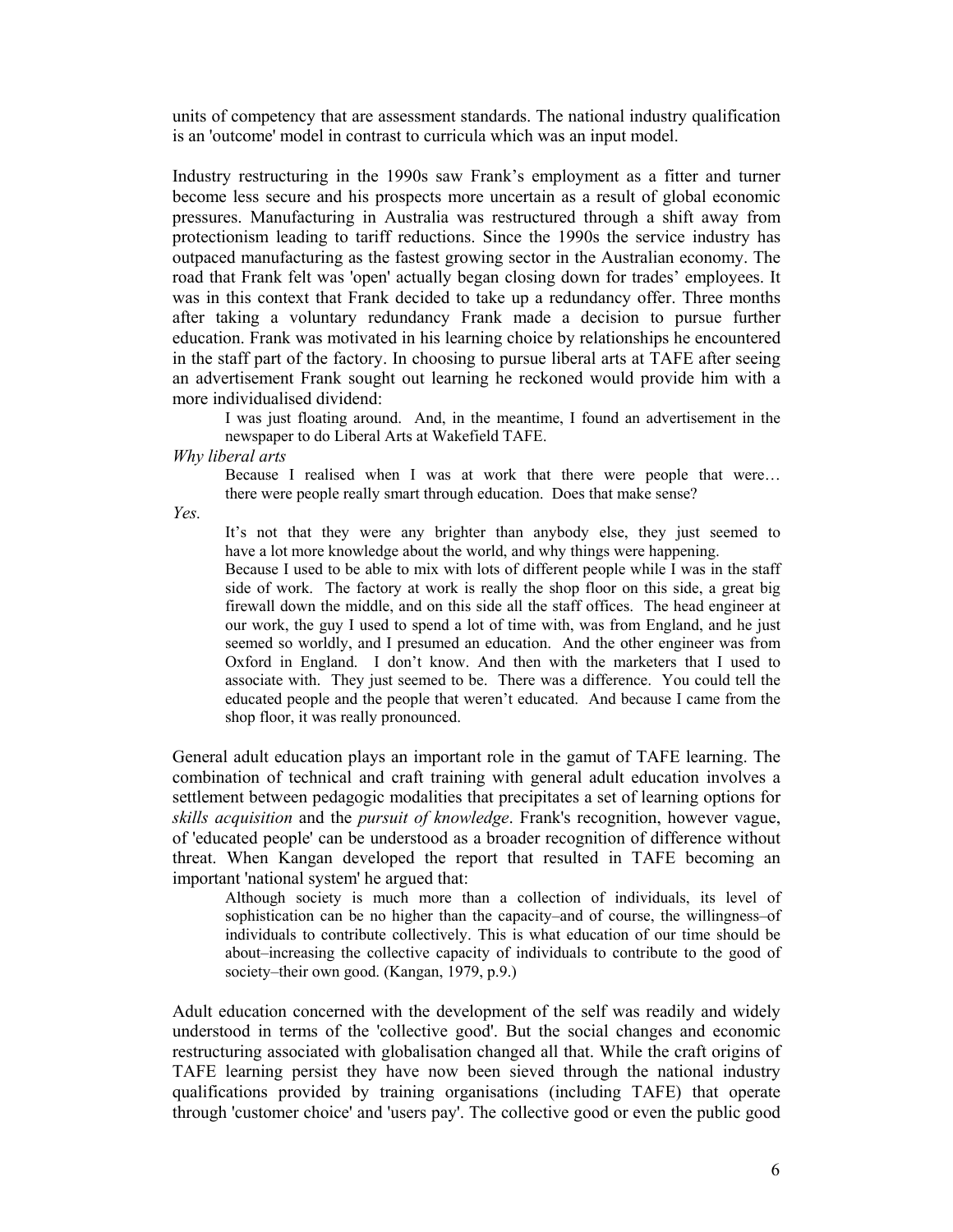of education has been hollowed out and reduced somewhat by a commerce in credentials that renorms education including TAFE as a 'positional good'.6

Frank's pursuit of a liberal arts education speaks of learning for the purposes of building a workable life for himself:

I never really had what you would call an education, because it was always in engineering, and automotive, and all that kind of stuff at Secondary Tech.<sup>7</sup>

*Why did you do liberal arts?* 

Just to become more knowledgeable. I had great difficulty in writing, and I wanted to learn how to write better. And from writing better you speak better.

After completing his diploma studies in liberal arts Frank went to university and completed a social sciences degree with honours. Frank is not currently in full time employment but divides his time between voluntary work and family support activities. He is currently a volunteer in a community environmental and energy park, where he is building and maintaining a permaculture garden. In addition to this, he provides support to his elderly mother, taking her to doctors' appointments among other things and advocating for her in social security matters. Frank aspires to use his engineering trade certificate along with his social sciences degree in an educational or community development context on a part time basis so that he can continue his other activities.

Frank's TAFE learning traversed both trade and general adult education while Linda's and James's experiences of TAFE learning involve a purely vocational credentialism. Linda and James sought out qualifications in distinct vocational fields. Their experiences will be discussed by outlining the policy shift from a learning based on curricula to national industry qualifications. The difference in the two constructs will be illustrated through two tables that contrast the differences in the models that now underpin much of TAFE learning.

Linda approached TAFE learning pragmatically, she wanted recognition of her skills and abilities in the hospitality field. Having been employed in hospitality for over ten years, Linda undertook diploma studies to enhance her employment prospects:

Every time I left I had to start at the bottom again. And I didn't want to start at the bottom again. So, I figured, if I went to school, got my diploma in hospitality management, I wouldn't have to start at the bottom.

The relationship between qualifications, the labour market and economic position abound in Linda's motivation to undertake TAFE learning. With a goal in mind, to achieve a qualification in hospitality, Linda studied fulltime for two years. In reflecting on her TAFE learning Linda identified a lack of content and an overemphasis of simple or routine activities, such as how to make coffee. When asked what she learnt at TAFE she replied:

Simple little things like, this is how you make a coffee. And it's like, oh, my gosh. And then you get a diagram, step by step diagram. Coloured pictures, pictures of how to make an actual coffee. It's like, yeah, okay. To me that was silly, because the majority of people like coffee so they know exactly what they're looking at, and dah, dah, dah. Little things like that I just thought.

 $\overline{a}$ 

<sup>6</sup> Brown, P. (2003) argues that education is best understood as a positional good.

<sup>7</sup> Frank's secondary schooling took place at a Secondary Technical college. Secondary technical colleges were closed as part of the reforms that saw the introduced of broader curriculum choices in the Victorian Certificate of education (VCE).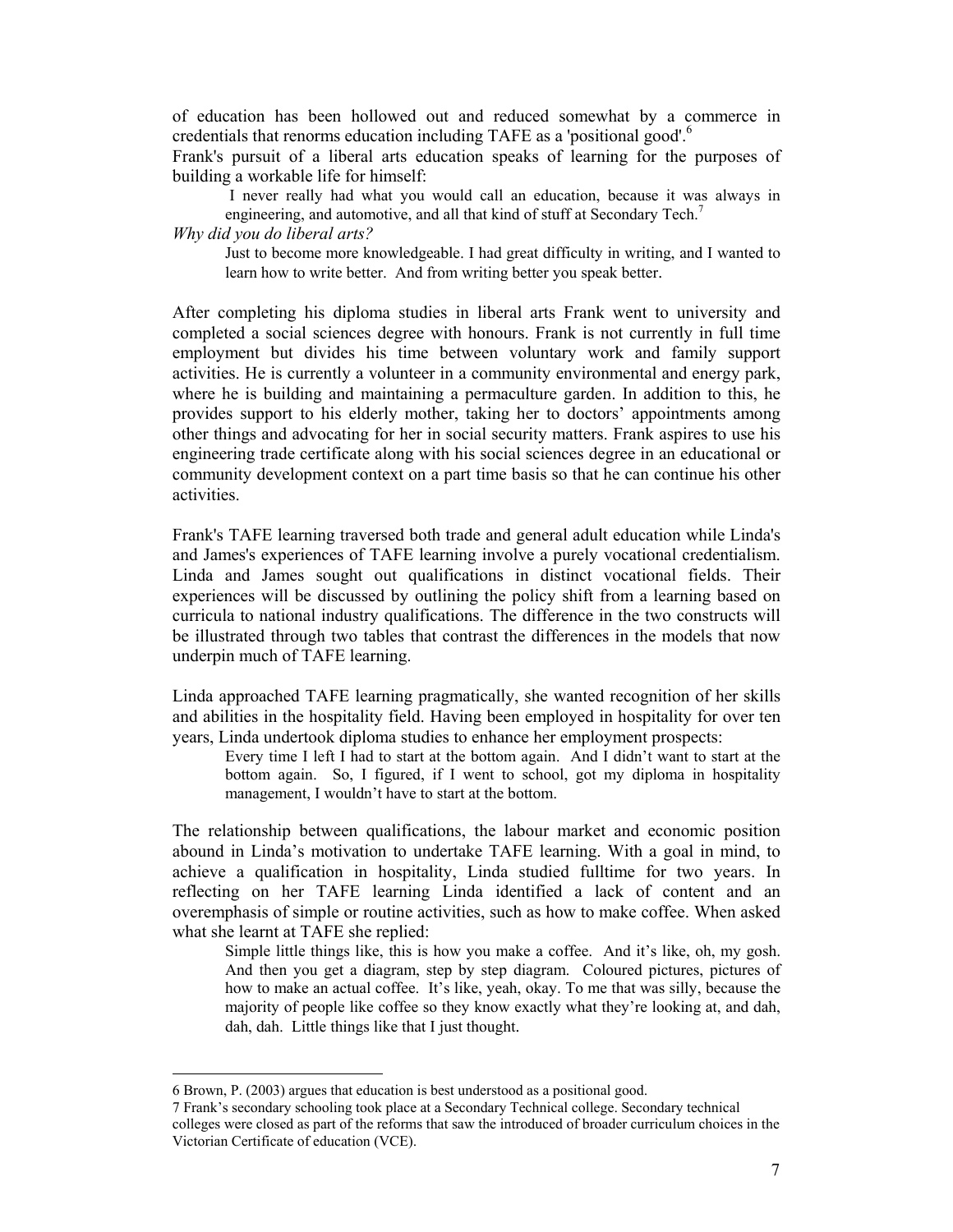*How did that make you feel?* 

How did it make me feel? I thought it was funny. At the time I thought it was funny. I just thought it wasn't necessary. Hand out a booklet: this is a coffee machine. Fair enough, show people … pull it apart, put it back together, clean it, but not how to make a coffee

For Linda, her TAFE learning is summed up as 'getting that piece of paper'. Her experience was not entirely satisfactory but she is nonetheless practical about it. Linda's TAFE learning brings to the fore the role of qualifications as a *raison d'etre* of education:

What it really gave me was a piece of paper – that's all I really wanted – was that piece paper to say, hey, I've done it. I know what I'm doing. Thank you very much. And that's all I wanted because the majority of it, like I said, the practical stuff, I already knew anyway. I already had experience in it. (Linda)

Gaining a national industry qualification for Linda as an end in itself has limited use and exchange value in supporting employment mobility both within and outside hospitality. Not long after completing her diploma, Linda left the hospitality field, gaining employment in an importing and exporting company. Her decision to leave hospitality was directly connected to employment patterns in hospitality. Linda was employed in the hospitality field for over ten years but found the uncertainty too much. Linda understood that, even with her qualification, starting at the bottom was inevitable. In discussing the casual nature of the employment and effects of labour hire companies, such as 'the agency', Linda accurately identified the barriers to her own career progression:

*So your course did it actually give you a full-time job, somehow?* 

No (laughter).

*Why not?* 

Because I went through an agency. Because I was working for an agency, and I had just started my first year, I wasn't going to go anywhere; I knew that. Agencies are only for a short time, not a long time. They don't look for permanent staff, as in to go up the ranks sort of thing – unless you get into a company environment, where an agency sends you to like Town casino, and you can work your way up through there – through those ranks. But Town's pretty… you don't go to Town because you do start at the bottom.

*What do you think that course has given you? How have you been able to use your qualification?* 

I haven't used it at all.

*Was the diploma important then?* 

No. The diploma didn't mean anything. Diplomas mean nothing; nobody cared. It was just the sort of thing that if you can work we love you. And I could work – I knew what I was doing.

#### *So you haven't used this qualification?*

No, I haven't. And see, I left hospitality last year. I had enough.

Linda's TAFE learning experience, understood through the rubric of the national industry qualification, did not provide her with the desired employment outcomes she was seeking. The logics of industry and of its interaction with education systems and learning, differ immensely. In moving on from hospitality to importing and exporting, Linda's national industry qualification in hospitality management has little value or recognition. The narrowly defined focus of national industry qualifications does not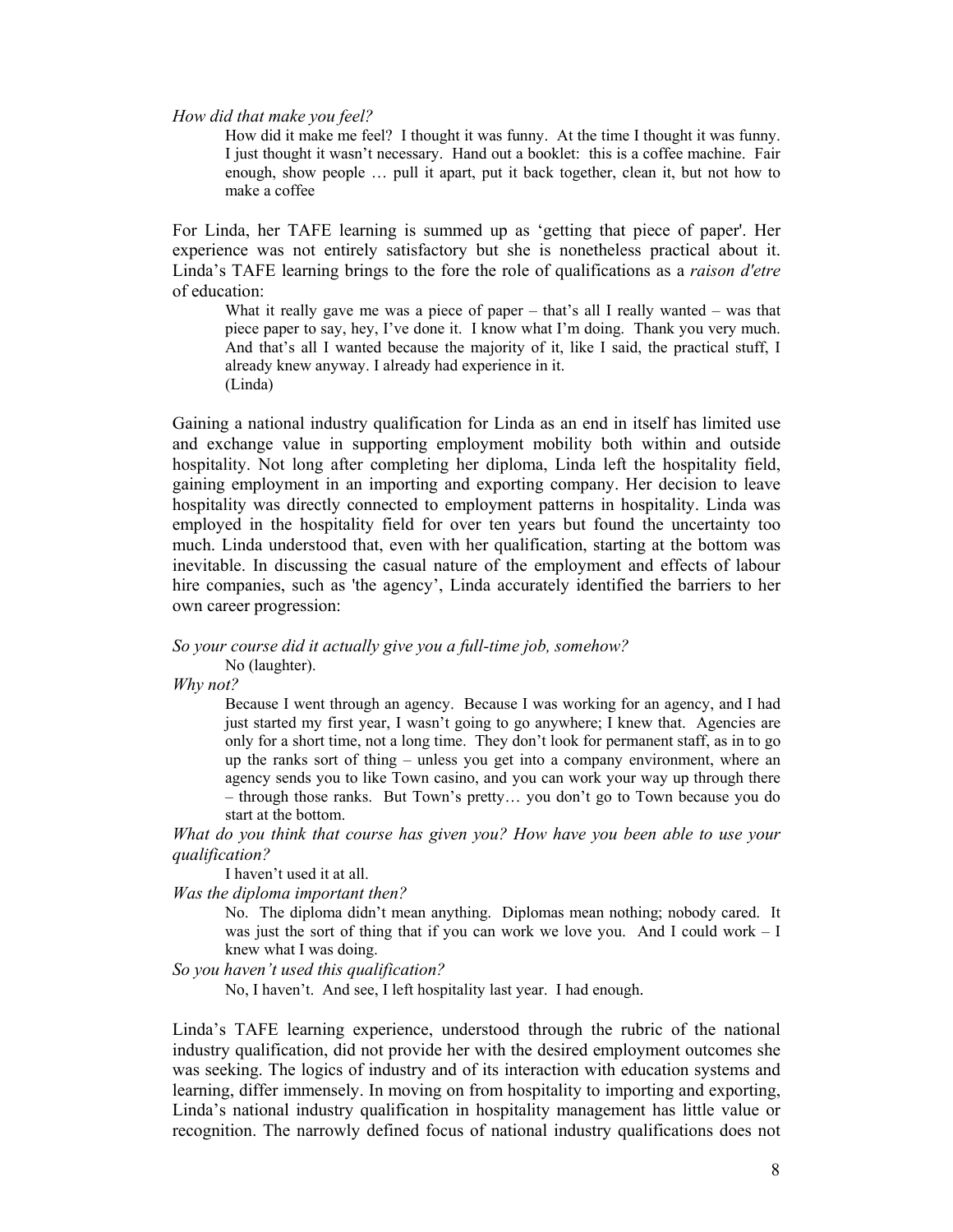bode well for individuals operating in a world of non-standard forms of employment where the patterns of mobility are more likely to be lateral than vertical.

Linda's diploma, a national industry qualification, is couched in job related tasks and duties. Table two illustrates how the content of the superseded *curriculum based program* contained broadly based business and accounting knowledge and principles in contrast to the competency standards of the national industry qualification. Such broadly based course content may have more fully equipped Linda, in making a lateral shift in her employment situation. Clearly broadly based business principles, knowledge such as legal studies and industrial relations, together with accounting processes, have application and recognition across industry contexts and employment sites. The national industry qualification atomises TAFE learning by breaking it down into detailed occupationally bound routines and tasks.

|                                             | Table Two: Comparison of National Industry Training Package qualification in hospitality with |
|---------------------------------------------|-----------------------------------------------------------------------------------------------|
| superseded Curriculum course in hospitality |                                                                                               |

| National industry Training Package qualification<br><b>Hospitality</b><br><b>Diploma</b><br><b>of</b><br><b>Management</b><br><b>Operations</b> | Superseded state accredited curriculum based<br>course<br><b>HHP23</b><br>Diploma of Hospitality (Hospitality<br><b>Management</b> ) |
|-------------------------------------------------------------------------------------------------------------------------------------------------|--------------------------------------------------------------------------------------------------------------------------------------|
| Work with colleagues and customers                                                                                                              | Advanced accounting practices                                                                                                        |
| Work in a socially diverse environment                                                                                                          | Introduction to hospitality management                                                                                               |
| Follow health, safety and security procedures                                                                                                   | Legal studies                                                                                                                        |
| Develop and update hospitality industry knowledge                                                                                               | Structured industry placement                                                                                                        |
| Follow workplace hygiene procedures                                                                                                             | Staff organisations                                                                                                                  |
| Communicate on the telephone                                                                                                                    | Communication and leadership                                                                                                         |
| Promote products and services to customers                                                                                                      | Industrial relations                                                                                                                 |
| Deal with conflict situations                                                                                                                   | Safety and security                                                                                                                  |
| Coach others in job skills                                                                                                                      | Hospitality sales and marketing                                                                                                      |
| Receive and store stock                                                                                                                         | Inventory purchasing budgets and control                                                                                             |
| Control and order stock                                                                                                                         | Computing                                                                                                                            |
| Monitor work operations                                                                                                                         | Food nutrition                                                                                                                       |
| Implement workplace health,<br>safety<br>and<br>security<br>procedures                                                                          | Multi outlet operations                                                                                                              |
| Lead and manage people                                                                                                                          | Language and culture                                                                                                                 |
| Interpret financial information                                                                                                                 | Club reception                                                                                                                       |
| Develop and implement operational plans                                                                                                         | Advanced operations of gamming machines                                                                                              |
| Establish and maintain safe and secure workplaces                                                                                               |                                                                                                                                      |
| Roster staff                                                                                                                                    |                                                                                                                                      |
| Manage quality customer service                                                                                                                 |                                                                                                                                      |
| Manage finances within budget                                                                                                                   |                                                                                                                                      |
| Prepare and monitor budgets                                                                                                                     |                                                                                                                                      |

James, in contrast to Linda, was seeking a qualification for a career change. James undertook TAFE studies in horticulture.

*What did you expect from TAFE?* 

I expected a really pragmatic approach; I just thought I would be taught how to perform a trade, or something – I'm not really sure. I think I was quite naive about education. I expected the standard to be higher. I expected more from TAFE than it actually provided me, I think.

*So were you seeking a trade, what were you looking to get out of TAFE?* 

I wanted a practical qualification, that I could translate into cash; into work. And I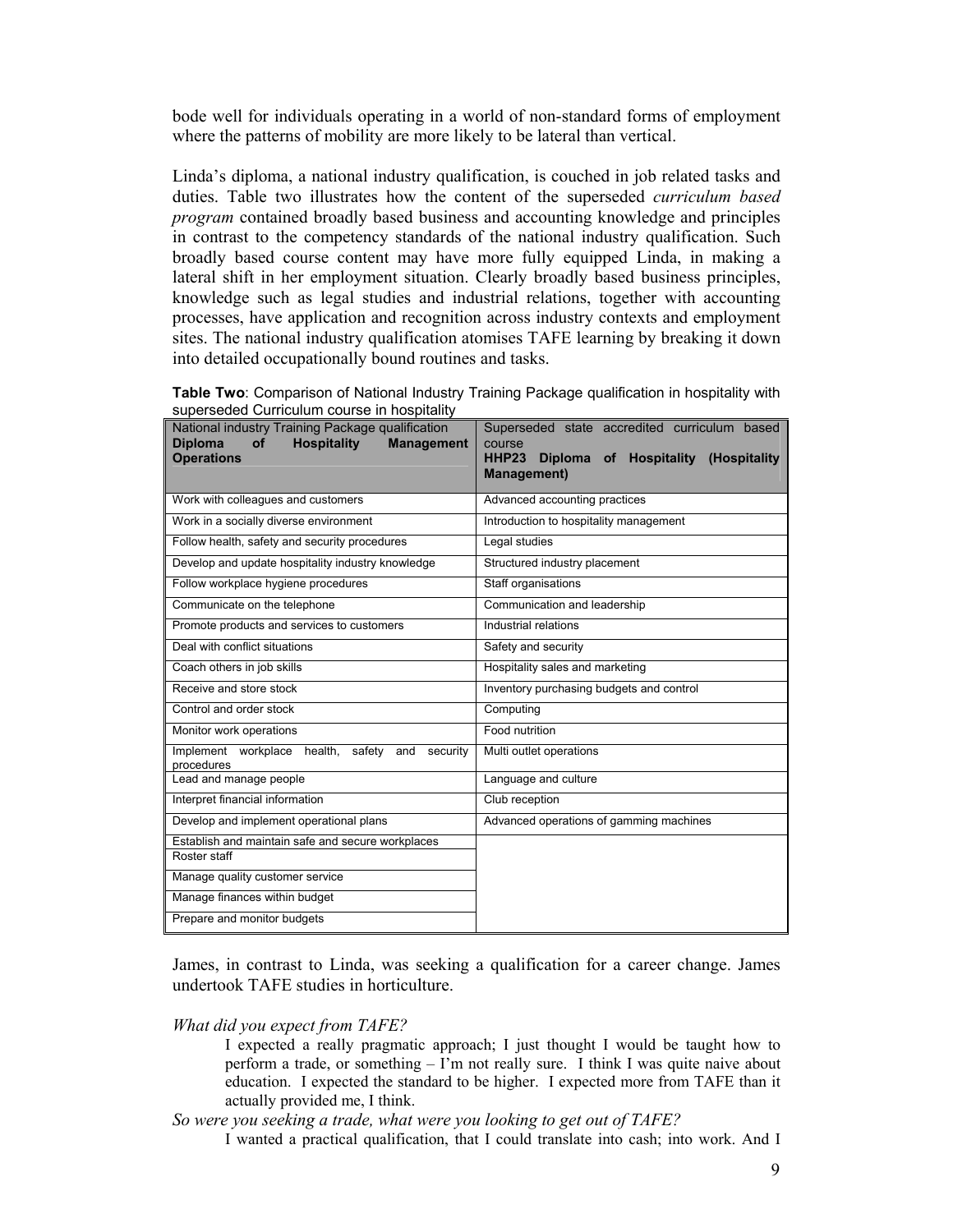thought a qualification would provide that.

For James, a qualification was being acquired to achieve knowledge, skills and credibility in horticulture. James expected more than what he got from his TAFE learning.

I was surprised at how low industry had set its standard. Because they trained me to that level, but I was hoping to be at a level above that. All I knew was that this was a field I wanted to go into and TAFE was a way into it.

James views TAFE as 'a way into' his chosen field. Changes to the organisation and patterns of employment have seen an increase in the correlative relationship between qualifications and employment. The demise of the standard 'job for life' scenario further cements the relationship between qualifications and employment. James used his diploma qualification in horticulture to secure a place in a graduate diploma in landscape architecture at a local university. James believed that a university credential would hold more weight in the employment he was seeking:

The diploma in horticulture has got me into Horticulture College for a Grad. Dip. You need a degree in any field other than Horticulture, and some horticultural experience. Because I've got a diploma of horticulture – I'm in. That's all I need to do to fulfil the criteria.

TAFE learning for James, similarly to Linda, involved obtaining a national industry qualification. In table three the comparison of the two modes of organising TAFE learning reveals the performative nature of the qualification in comparison to the curriculum. They are constructed using different language and the grammar of TAFE learning in the national industry qualification construct in emphasising the occupation is ahistorical and enacts fixity. James expressed dismay at the discrepancy of his TAFE learning from the academic transcript he received

At the time like you're doing classes called Botany, or Soils, but then your results come out printed with these bizarre titles that had no relation apparently to you're looking for, what I got for Botany, and it's got these managing plants, blah, blah, blah, blah, with these big long numbers.

The national industry qualification format evacuates from TAFE learning any acknowledgement of applied disciplinary knowledge. The sciences of soil and botany gives way to performative industry standards such as 'manage weed, pest and disease infestations.' These standards are explicitly assessment-focused outcome standards, whereas students in the classroom or out in the field, experience TAFE learning through collective engagement with information, knowledge and skills. The industry standards in a competency format contrast with the former segments of learning that were part of the superseded curriculum to reveal the replacement of curriculum with qualifications frameworks.

| Table Three: Comparison of National Industry Training Package qualification in horticulture |  |  |  |  |  |
|---------------------------------------------------------------------------------------------|--|--|--|--|--|
| with superseded Curriculum course in horticulture                                           |  |  |  |  |  |
|                                                                                             |  |  |  |  |  |

| National Industry Training Package Qualification<br>Diploma of Horticulture (Parks & Gardens) RTF<br>50603 | Superseded State accredited curriculum based course<br>2501AAA Diploma of Horticulture (Landscape) |
|------------------------------------------------------------------------------------------------------------|----------------------------------------------------------------------------------------------------|
| Meet Workplace health and safety requirements.                                                             | <b>Plant materials</b>                                                                             |
| Use Hazardous Substances Safely                                                                            | <b>Applied Botany</b>                                                                              |
| Act in an Emergency                                                                                        | Maintenance programming                                                                            |
| Recommend Plants, Products and Treatments.                                                                 | Plant Health                                                                                       |
| Provide Specialist Advice on Plants. Products and<br>Treatments.                                           | <b>Advanced Turf Preparation</b>                                                                   |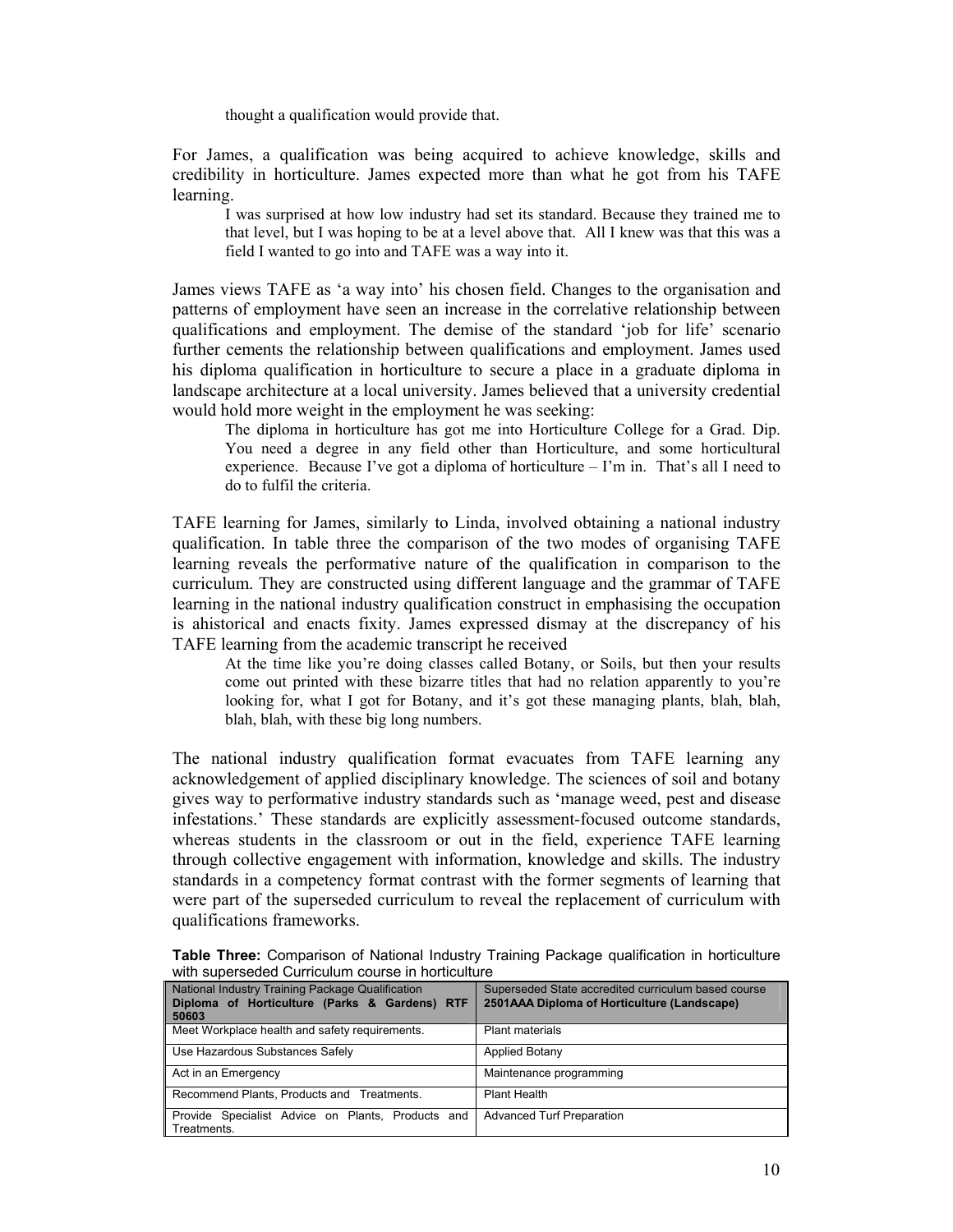| Manage Weed, Pest and Disease Infestations.                      | <b>Mowing Programs</b>               |
|------------------------------------------------------------------|--------------------------------------|
| Develop and Integrated Pest Management Program                   | Machinery maintenance Supervision    |
| Plan Turf Establishment                                          | Sales Supervision                    |
| <b>Plan Garden Restoration Works</b>                             | <b>Tree Assessment and Treatment</b> |
| Develop a Plant Nutrition Program.                               | Work team Communication              |
| Prepare Estimates, Quotes and Tenders.                           |                                      |
| Irrigation, Drainage and Water<br>Treatment<br>Desian<br>Systems |                                      |
| Collect and Manage Data                                          |                                      |
| Prepare reports                                                  |                                      |

When industry was invited to participate in VET reform there was much talk about making TAFE learning more relevant providing learning applicable to the authentic employment contexts. The assumption in this thinking was that TAFE learning prior to national industry qualifications didn't do this. Further, national industry qualifications have positioned teachers as mere implementers of industry pronouncements about what are relevant knowledge and skills. Knowledge and skills for employment and work contexts have always informed the contexts of TAFE learning. Actually there is really no such thing as context–free learning.

## **Conclusion**

The contexts in which the three students discussed here find themselves lead them to pursue TAFE learning as a strategy to mitigate uncertainty and insecurity. The three students' stories reveal a desire to steer their life prospects in a direction that builds a navigational capability to provide for mobility in employment and in life generally. A credential in itself, or a national industry qualification based on units of competency is based on stasis or fixity and therefore enacts a closure and an impediment to mobility.

It can be reasonably argued that TAFE learning should be understood and developed beyond competency for employment to become more connected to individual needs in liquid modern social arrangements. As recently suggested by McWilliam (2005), education for liquid modern arrangements would benefit from relations where the teacher and student become co-creators of value. "(C)o-creating value would see the teacher and the student mutually involved in assembling and dissembling cultural products (McWilliam (2005), p.5)". Such a co-creation would occur in a context mindful of the impact of globalisation on employment and the work required by individuals, communities and industry to attain buoyancy in fluid socialities. The increasing diversity of people accessing TAFE learning suggests that they are deploying TAFE learning in order build a workable life and position themselves differently in a social *milieu* where employment itself has become 'non-standard'. This is not a local operational issue confined to the relations between the teacher and student but a broader issue of educational concern and development. Occupations are not stable and individuals' encounters with employment bear this out. The three people discussed in this paper have not secured standard employment and now craft their lives through a combination of non standard employment and life work. A TAFE learning that enables (re)positioning and mobility through the development of skills and knowledge can support individual, social and industrial adjustment for unknown futures. It is clear that 'national industry qualifications' fall short of this mission. A TAFE learning that moves beyond a narrow credentialism to be more engaged with a craft learning that includes employability skills, enterprise education and a general education will move some way to assuring the mobility now needed in liquid modern socialities.